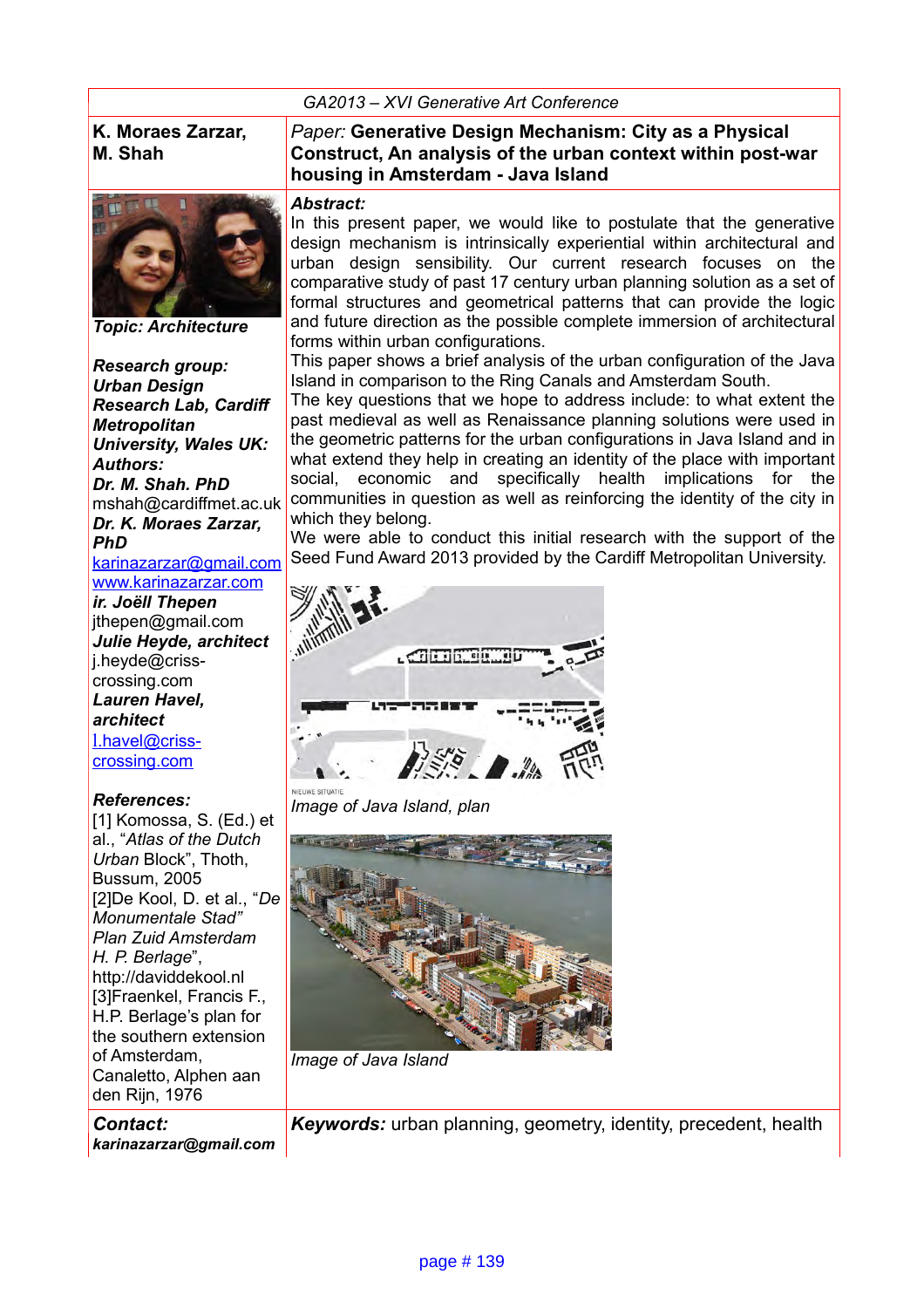# **Generative Design Mechanism: City as a Physical Construct, An analysis of the urban context within post-war housing in Amsterdam - Java Island**

**Dr. K. Moraes Zarzar, dipl.arch, MTD, PhD** *Zarzar ArchLab, The Hague, The Netherlands www.karinazarzar.com karinazarzar@gmail.com*

**Dr. M. Shah, PhD** *Urban Design Research Lab, Cardiff Metropolitan University, Wales UK mshah@cardiffmet.ac.uk* 

**ir. Joëll Thepen,** *AECO STUDIO, The Nederlands*  **Julie Heyde, architect,** *Atelier Criss-Crossing Paris , France*  **Lauren Havel, architect,** *Atelier Criss-Crossing Paris , France* 

# **Premise**

In this present article, we would like to postulate that the 'generative' design mechanism is intrinsically experiential within architectural and urban design sensibility. Our current research focuses on the critical analysis of the 17th century urban planning solutions as a set of formal structures and geometrical patterns that can provide the logic and future direction of the possible complete immersion of architectural forms within urban configurations.

This article provides an initial analysis and overview of the urban configuration of Java Island in comparison with the Ring of Canals and Amsterdam South.

The key questions that we hope to address include: to what extent do the Renaissance up to early to early 20th century planning solution such as the Ring of Canals and Amsterdam South were simulated in the urban configurations of Java Island (1995-96)); and to what extent do these help in defining the identity of the place as well as reinforcing the identity of the city in which they belong.

We were able to conduct this initial research with the support of the Seed Fund Award 2013 provided by the Cardiff Metropolitan University.

# **1. Introduction**

In a way this paper follows the line of inquiry that is briefly touched upon by Komossa and Meyer [1] in their introductory essay to the Atlas of the Dutch Urban Block. They argue that most contemporary research done on cities, and structural units of the urban maps, proceeds from the assumption that with the modern movement, there has been an inseparable split between the classic and modern city and that not infrequently the loss of urbanity and urban qualities is connected with this break.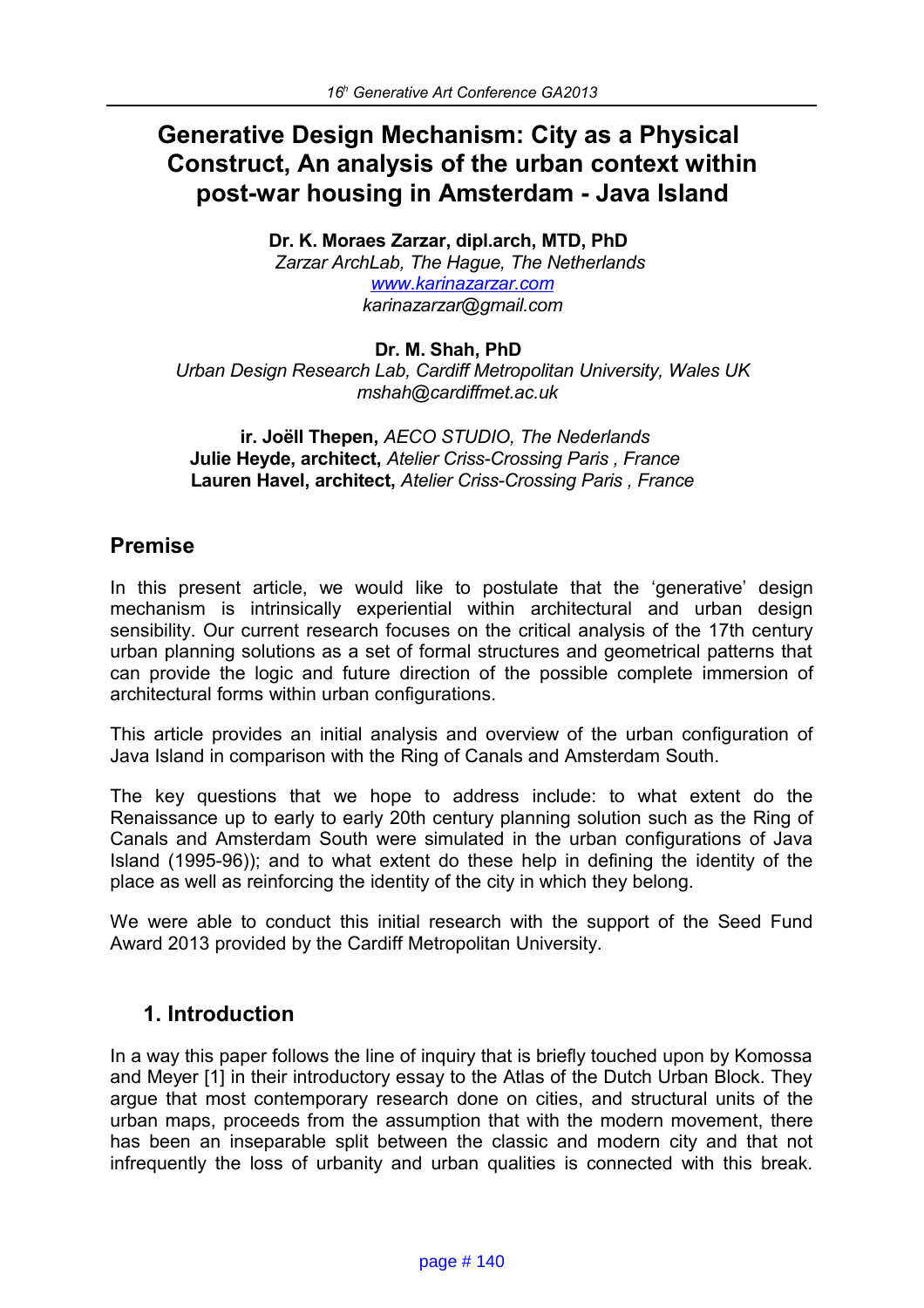Having said this they argue that in the case of Amsterdam this is only partially true and that there is a great deal of continuity from the 17th century ring canals to recent projects such as the GWL terrain in Amsterdam.

Historically Amsterdam's Ring of Canals and Amsterdam South provide an excellent example of a 'generative design' mechanism that is intrinsically experiential within its context and urban sensibility. The key questions that we hope to address are: to what extent do the Renaissance up to early to early 20th century planning solution such as the Ring of Canals and Amsterdam South were simulated the urban configurations of Java Island (1995-96)); and to what extend do these help in defining the identity of the place as well as reinforcing the identity of the city in which they belong.

# **2. Ring of Canals [1]**



The Ring of Canals

In his essay on the ring canals, Meyer [1] observes that in this case the urban block cannot be considered the generator of the urban plan. Since in the case of the Ring of Canals, the land was divided according to the drainage of water and was aligned with those of the farm land. Thus the streets were set out first and the 'inbetween/leftover' was subdivided into lots by the developers over time, in accordance to the need of the specific buyers. This created an instance where the size of lots vary dramatically from large expansive lots to some exceptionally narrow ones – thus providing a unique quality to the city with very pronounced variations in the width of the facades of the buildings, as compared to the height. This provided a gradual built up of an urban block that was mixed used, pedestrian oriented, sustainable and most importantly with a spatial flexibility that allowed it to remain intact over the past centuries, despite continued interventions and reconfiguration.

Here the public and private spaces were inherently distinguishable and ever-present. According to Han Meier, the urban block, as we know now, "was born" when individuals begun to buy in the Ring of Canals, more lots to build them for rent. Then the buildings were built at once and were similar in form and function. We think that he meant that once we can see the whole as an (urban) object, the resultant 'block' becomes distinguishable such as in Amsterdam South.

Introduced in the 17th century the Ring of Canals were a completely new urban intervention, based on the model of the 'ideal city' that was projected in concentrated rings around the existing city – thereby connecting the suburb of early 17th century with the main historical center of the city.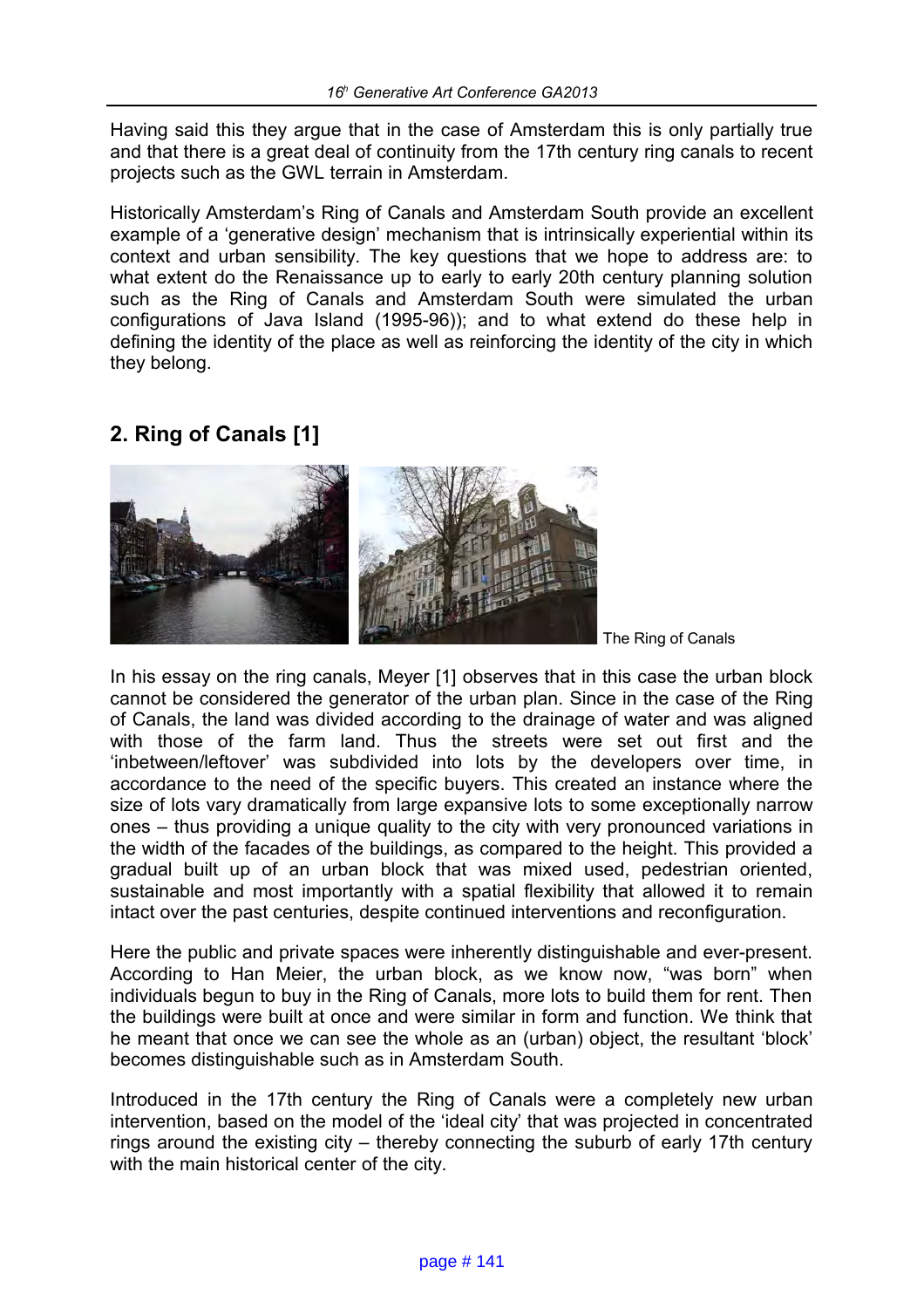

City expansion showing ring of canals,  $1<sup>st</sup>$  phase and projected  $2<sup>nd</sup>$  phase, circa 1625



Map of the 'old and new works of the city of Amsterdam' by D. Stalpaert 1662



Expansion of 1662, the final phase of ring of canals

It took almost 200 years for the ring canals to be realized in what can be considered to be its current spatial configuration. Space was created for housing for the rich, the less well to do and the craftsmen.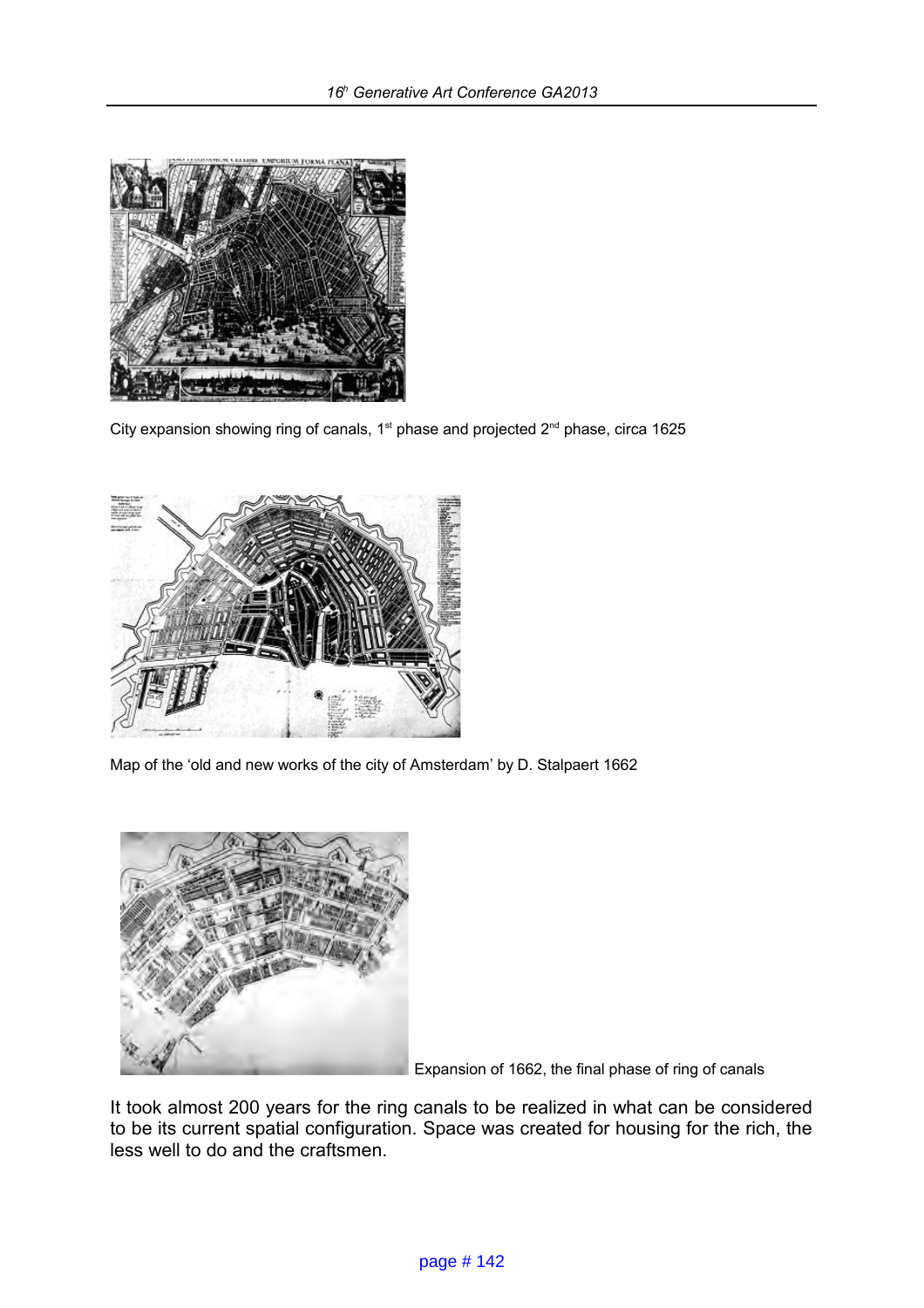### **2.1 Function:**

The Ring of Canals was primarily a large scale expansion, that was only made possible as the city's administrators had the right legal instruments at their disposal, for instance for the expropriation of land. Moreover among the important considerations in planning the expansion were the construction of new fortifications, water management and making the new areas accessible, the subdivision of the area into saleable lots, and the establishment of Keuren (Keur in this sense in Dutch is normally translated as by-laws, but at this period refers to both the urban block and the regulation for construction which were connected with them).



Overview of the keur blocks, map from the building ordinances of the City of Amsterdam

In the early days after 1616, the canals lots were mostly developed and sold as houses and possible workshops by the carpenters, masons and the ironmongers. Over the years and particularly during the first building boom after the 1625, the canals lots became more up market and were reserved for merchants who both lived and worked there. It was only after the second building boom of 1658 that houses were built for purely residential purposes. The new large houses built in the second part of the canal belt as well as the lifestyle which went with them, was modelled on the Dutch version of the classic country house or' villa' developed around 1640 developed by the first generation of Dutch architects: Jacob van Campen, Pieter Post and Philips Vingboons.

At present the Ring of Canals includes town houses, dwelling over shops and double residences. Most dwellings consist of 3-8 room built structures. There are generally private gardens and services in the block which include:, workshops in the basement, storage and commerce, coach houses, stables and shops.

### **2.2 Grid:**

Detail of the parcellation of 1614 is an excellent example of identifying the grid that was in place in the ring canal from the outset. This is further substantiated by the uniformity of the size of the block which remains to the present day; 100 x 150 m.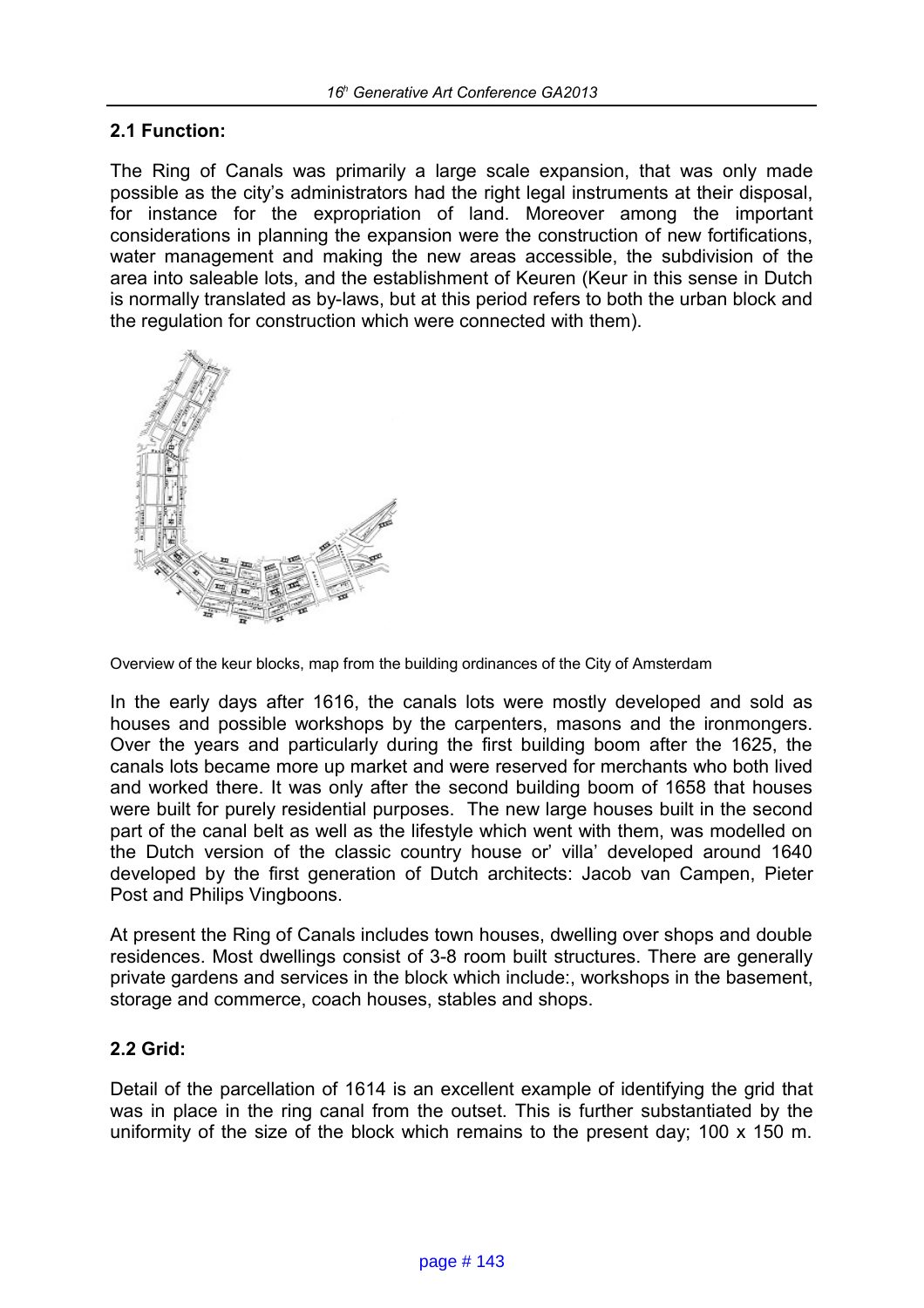The average number of dwelling is 84 and dwelling size remains within the confines of 105m2 -795 m2.



Detail of the parcellation of 1614.

### **2.3 Block characteristics:**

As noted in the detail of the parcellation of 1614, originally the canal plots were of fixed and regular dimensions for instance 30feet wide and 190 feet deep. Although these parcels were sold individually, multiple lots next to each other were regularly purchased by the same individual. This meant that either a wider structure was built or several smaller houses were built. The lot width therefore could vary between 5.75 meters and 14.75 meters. The lots could also vary from being 55 meter deep including the pavement in front in comparison to the average house being 30 meters deep. During the late 17th century the 'garden house' with a maximum height of 12ft and depth of 15ft was also introduced as part of this build up lot. Building deep into the parcel was made possible by the introduction of the lightwell – first introduced within the extensions of the existing house at the front of the property but later after 17th century it was incorporated into the original design. The lower ground floor of the lot was generally used for commercial and enterprise usage. The main building or dwelling included upon entrance a long corridor that led to the highpoint of the spatial layout of, the salon or the staircase.



Recent drawing of the façades of keur block VII along the Herengracht and Keizersgracht.

Recent drawing of the façades of keur block VII along the Herengracht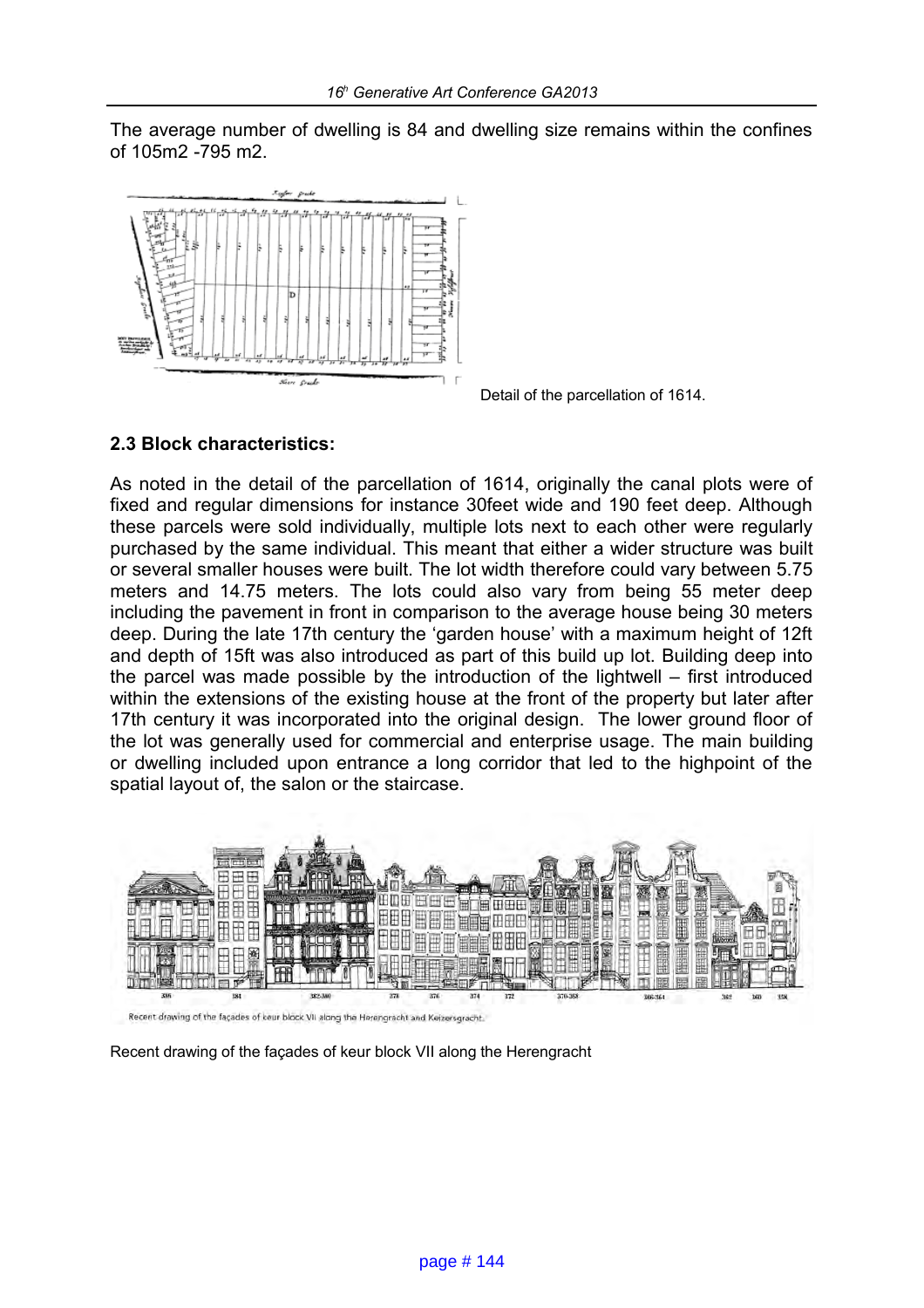

General Cross\_section

In older type of merchant residences, the front room was called the comptoir and was often used as an office. The wider section of the front corridor close to the front door could be used as the storage space for goods and samples of merchandize. There is generally a small stair located at the front of the house, where this entry and the corridor meet. This was the original stair of the house, which became less common in later residential dwellings after the commercial aspects were no longer active.

Proceeding along the corridor towards the rear of the house, one ascends several steps and ultimately comes into the salon. It occupied the full width of the house and over looked the garden. It was the most representative space of the house. By raising the salon slightly above the level of the bel-etage of the front house, it was possible to situate the kitchen under it, on the same level as the garden. The cellar under the light well and salon were part of the dwelling; even after the 1700 the cellars under the front of the dwelling were intended for rental.

The dwelling program thus incorporated the residential and commercial, the public and the private within a single specification of the urban residential lot. Here the lot equally represented the mixed used multitasking elements so common and rampant with the block itself. This was a unique and practical solution within the confined of very rigid parameters - thereby making it equally pertinent and applicable within the 20th and 21st century sensibility of the ring canal.

#### **2.3 Final comments:**

The Ring of Canals in a way introduced a new sense of identity within the city, here the mixed-used urban blocks with the added complexity of pedestrian paths overlapping with an array of land and water based transportations created a new city dynamics. The public and the private realm of the blocks although well demarcated and pre-eminently consistent in its presence over the centuries remained very much part of a single urban identity. Although initially it was the merchant class and the bourgeois that defined the new realm of the city, this moneyed class was in many cases replaced by the downtrodden and extremely poor families. Within the span of the four centuries, despite the ups and downs within its social status, the poor, the bourgeois and the odd foreign nationals all encompassed the main element of this city's sense of identity and rationale.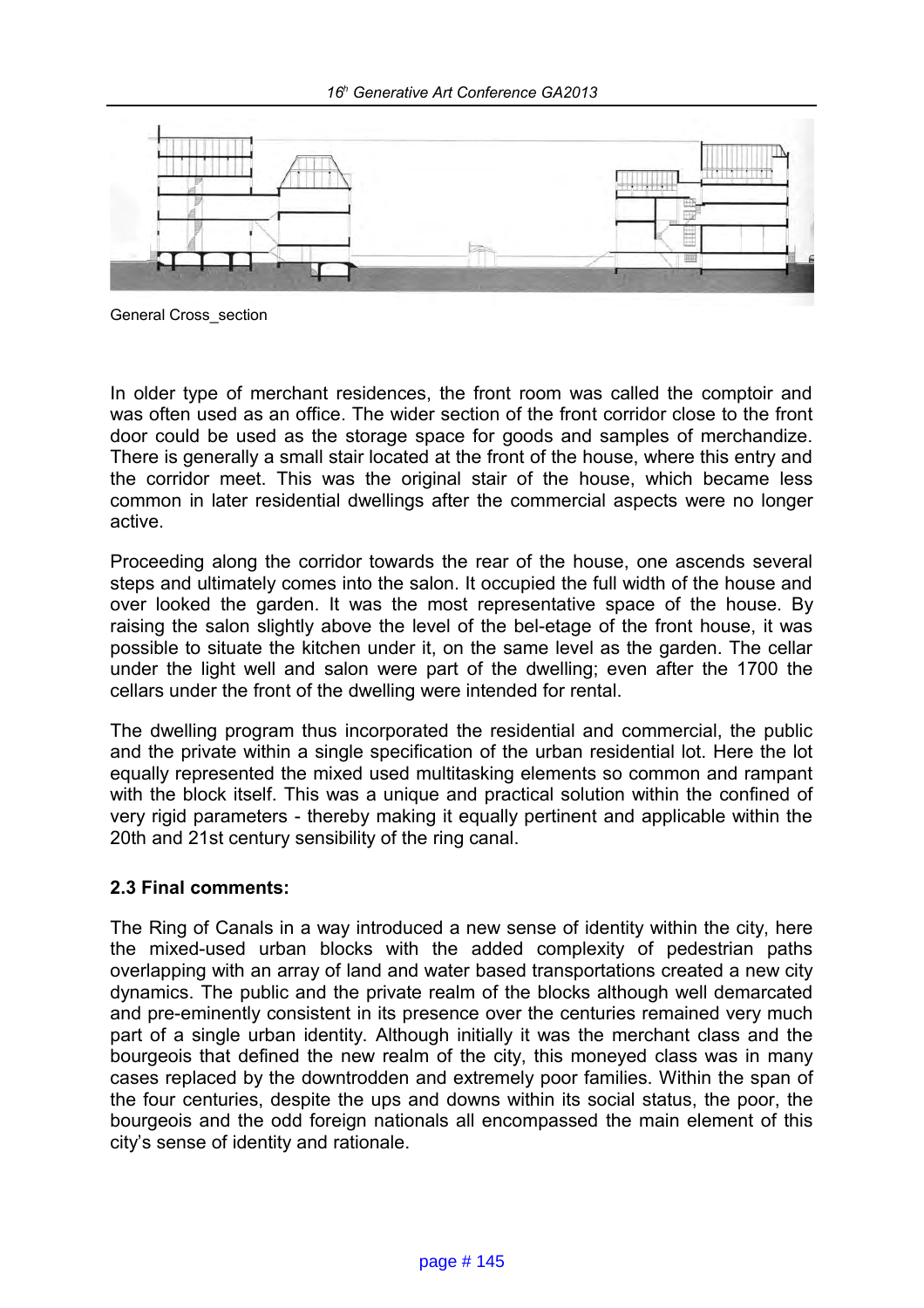# **3. Amsterdam South [1] [2] [4]:**



Map of Amsterdam showing Amsterdam

South

The extension designed by Berlage in 1917 is located at the South of Amsterdam in land exppropriated by the municipality. Amsterdam South has an interesting location: the Berlage Bridge connects the district with the center. Amsterdam South is not too close to the center, avoiding the crowded center, and not too far, which makes it possible to reach the center by common modes of transportation such as the bicycle.

Berlage made two urban plans for the South part of Amsterdam, the first being in 1905 and the second in 1917. The first plan was accepted by the municipality; however, it was only built in the area nearby earlier expansions closer to the center of the city.

Berlage was influenced by theoreticians, in particular by Camilo Sitte's picturesque view of the city and his preference to medieval cities as stated in Sitte's "*De Stadtebau nach seinen Kunsterichen Grundsatzen*" from 1889. However, when he was designing the second plan, he took some distance from Sitte's approach, probably by recognizing the need for a more pragmatic line serving the program of a modern city.

It was not that he could not see the beauty of the medieval center and of the Ring of Canals; in fact he appreciated very much the Herensgracht in its perspectives and picturesque façades. But, according to Berlage, as the ring became bigger in diameter, the perspective lines didn't provide the same effect and the individual houses all together became chaotic. Also to make expansions following the line of the rings would make a very monotonous city. Taking this into account, he realized that the Baroque street pattern with broad avenues and straight lines would solve many of the then present problems such as transit in the streets. Berlage was however aware that the Dutch culture was more close to the picturesque than to the monumental.

Therefore the second plan presented two dialectic concepts into work, Camilo Sitte's picturesque and Albert Erich Brinkmann's "monumental" as stated in Brinkmann's "Platz und Monument" from 1908. Berlage put the two concepts together creating a monumental structure (symmetry, axes and a high density allowing for the plan of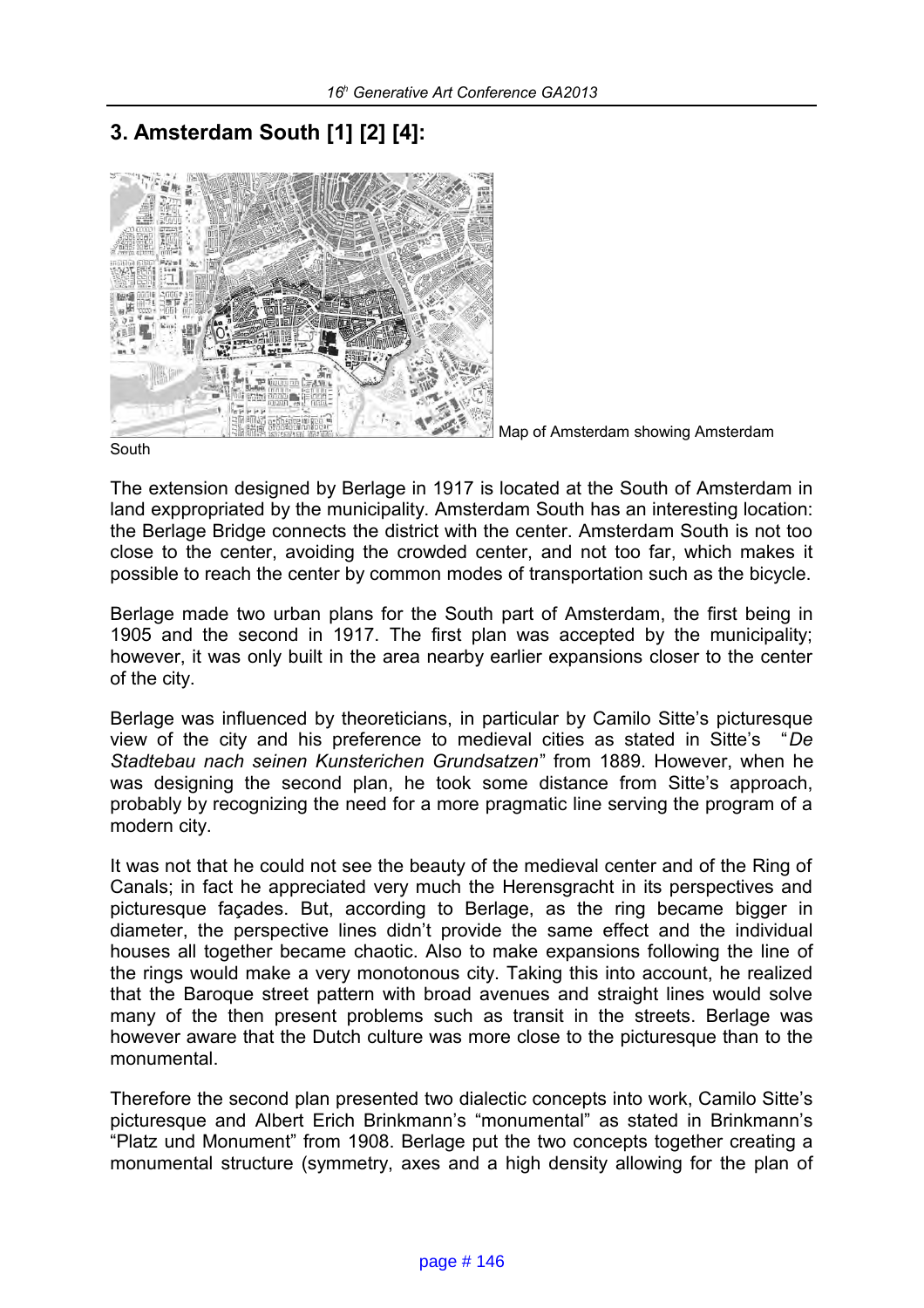compact urban blocks) while allowing the picturesque for the detail, being the ideal style the one provided by the architects of the Amsterdam School such as Michiel de Klerk, Piet Kramer and Johan van der Mey.

Beside theoretical approaches, Berlage, a syncretist mind, also analyzed urban plans and diagrams such as, respectively, Howard's Garden City and Haussmann's plan for Paris. It is often cited that Berlage referred to the garden city in his Amsterdam South plan, in particular showing his pedestrian routes with abundant number of trees as well as the Block courtyard. In what concerns Haussmann as a precedent in Berlage's plan. One may see more differences than similarities [4]. First, Berlage's plan didn't limit itself to the design of boulevards, but also to streets, squares and courtyards. Their objectives were also very different from one another. While Berlage wanted to solve housing problems for the working class, Haussmann intended to "save" the bourgeois society from the risk of a revolution. Beside aesthetical reasons, the wide streets allowed for the interference of military troops if the people, living in great poorness, decided to revolt against the richer classes.

The land where Berlage planned involving nowadays Apollobuurt and Rivierenbuurt was expropriated what allowed for great freedom in particular in comparison with his colleagues who were responsible for earlier expansions [4]. Berlage only had to take the following issues into account:

- 1. The 3 water ways
- 2. The railway dike which forms the limits on the South side of the plan
- 3. The plan of a road connecting the new district with the old city
- 4. The plan of a canal that would connect the 3 waterways

### **3.1 Function:**

The district was idealized to solve the housing problem of the work class. Amsterdam South plan is divided into two parts: the Apollobuurt and Stadionbuurt aimed at upper classes and the Rivierenbuurt, focusing on the middle class. The Berlage Bridge was meant as the entrance to the district from the city center. Numerous urban blocks had shops and offices to serve the whole district in low scale. Amsterdam South shows a kind of segregation concerning religion, culture and politic such as at the De Dageraad block. This block was built by the socialist housing association of the same name. The block was designed by Michiel de Klerk and Piet L. Kramer (not only the façades but the apartment layout as well) with council subsides to house workers of the socialist party [3].



De Dageraad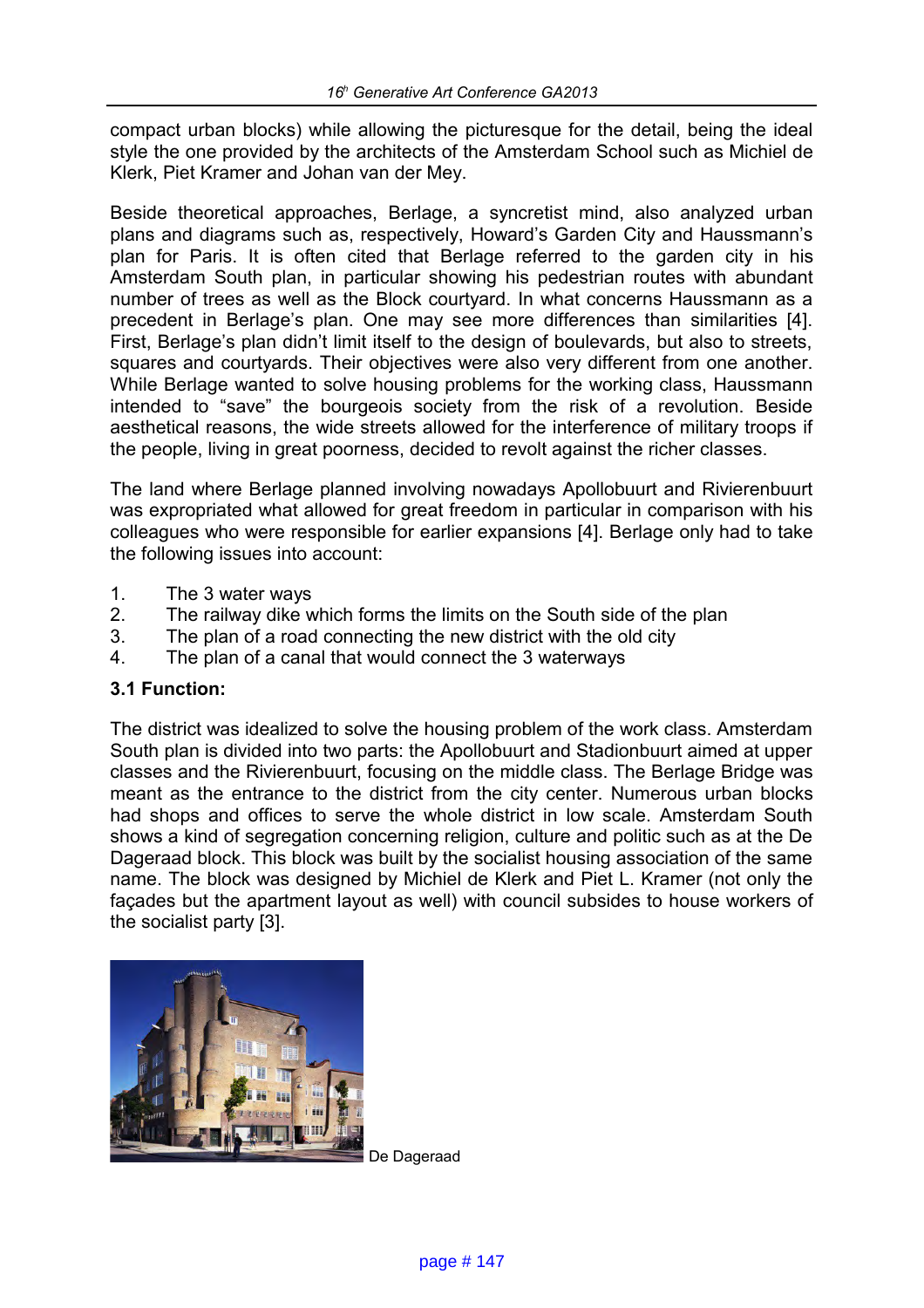### **3.2 Grid:**

From the 19th century urbanism, a need has arisen to wider street profiles. Berlage asserted that the geometric plan was more suitable for the transport in a modern cityand could be also, aesthetically speaking, of great beauty. He used a right angle grid with some star form radiation. The streets were ornate by rows of trees and many pedestrian roots what show a reminiscence to the Garden Citiy diagrams of Howard.

The monumentality of the district can be felt by the combination of the broad streets and the urban blocks which show austerity due to their materials, height (maximum of four levels), its symmetry and axes.

### **3.3 Block Characteristics:**

In contrast to the Ring of Canals, the urban blocks in Amsterdam South were constructed as one object. The corners of the blocks were embellished giving an accent on the intersections.

Facades:

The "schoonheidscommissie" (beauty commission, group of people who judge the quality of the architectural production in The Netherlands) had a great influence in what the buildings would look like. This commission praised to a morphological consistency deciding about roof heights, shapes and accents. The "schoonheidscommissie" even decided about the style, selecting those architects belonging to the Amsterdam School. They aimed to façade unit and therefore the materials and style was a main concern [4].

The facades of the building blocks were built with the most used material in The Netherlands: the bricks and were not designed as individual house facades but as a whole. The façade had a double function, on the one hand giving privacy to the inhabitants and on the other hand, giving form and character to the streets and squares. Here one may find Sitte's influence who asserted that facades should be designed as the walls of the streets and squares. The façades were in fact designed independent of the house layouts making them, later, unsuitable to new comfort standards of for example light and subject to modifications [5].

#### Access:

There are three types of access to the urban block: first, a series of doors (sometimes 6 doors) each giving access to an individual apartment. The social importance of this private access to outside world has reminiscence of the villa, the house of the rich which has access to the public space through their own door. A second type is called the "*Haagse Port*" which reduces the number of main doors by bringing together access to up floors through a staircase. On the first floor, there is a subdivision; there are main doors for the inhabitants of first floor and other doors to access the staircase of upper floors. The third type is the "portiek" which is a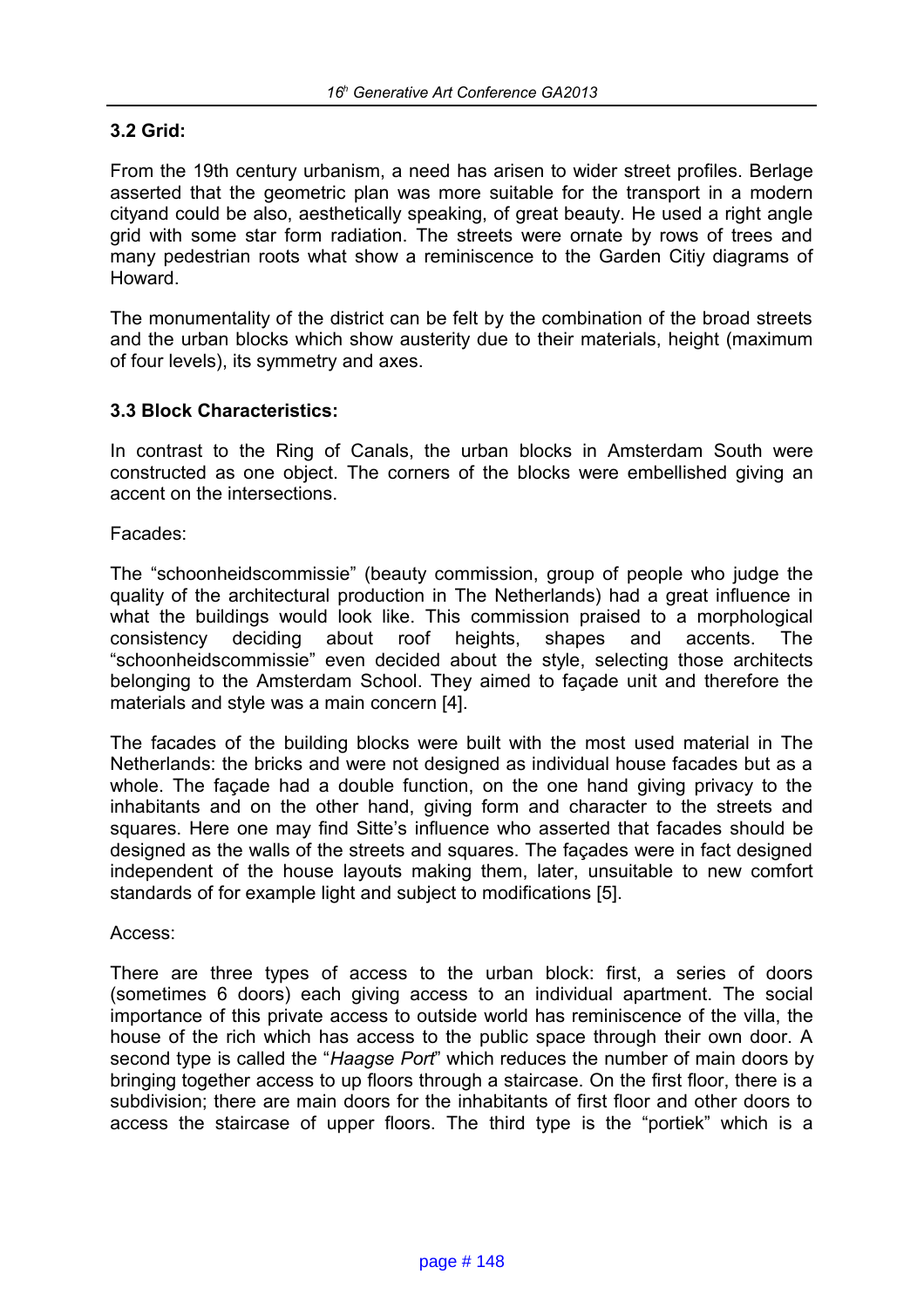collective staircase for all floors. Collective stair cases are often accentuated elements on the façade.

#### Courtyard:

The courtyard is the heart of the urban block which is often cited as an interpretation of principles found in Howard's Garden City. However, the importance of the courtyard as a centre of every-day life depends of the apartment layout. Some apartment layouts emphasized more than the others the relationship between livingroom and dining room with this green heart. For example, one of the wide spread type in Amsterdam South has the living-room and diner room interconnecting the courtyard with the public space, here, courtyard and street have the hierarchy. However, the diner-room on the side of the courtyard was often used as one extra bedroom.

Most apartment-layouts did not have bathrooms. Later, when bathrooms were introduced into the layout of each apartment, the new layout often "turns around" interrupting the relationship between the apartment and the courtyard. The new layout had the living-room and diner-room only facing the street and the douche in the center of the apartment.

In Spangen, Rotterdam, the architect J.J.P. Oud in the 1920's decided to emphasize the relationship living room and dining -room with the courtyard, placing the bedrooms on the street side making the courtyard, visually, the real heart of the block as well as well as the collective space used by all residents of the block.

### **3.4 Amsterdam South versus the Ring of Canals:**

Monumental in structure and picturesque in detail. Amsterdam South does not follow the structure of the medieval city or the ring of canals. However, it keeps few similarities in function (shops under and living above) and access to the apartments of the blocks which had their individual door towards the public space.

Amsterdam South is the result of a syncretist mind which recollected elements of different plans and theories. Its main difference with the ring of canals is that the urban block of Amsterdam South is designed as one element, while the "blocks" of the ring of canals were built through 200 years. Also, the grid of the ring of canals were determined by the drainage canals being the left overs built. In the case of Amsterdam South the canals were not determinants for the size of the urban blocks. The South plan had few constraints such as the waterways and the canal mentioned above.

Other differences are to be seen in the form of type and construction. So the blocks of Amsterdam South has apartments stapled on each other and are standardized to facilitate its construction by the housing associations. In contrast, the houses in the medieval center are done by private initiative, its dimensions depending of the owner necessities and with many variations within the type (shops, office, living areas). Constructed by individual parties, its form can be translated as the unity in variety.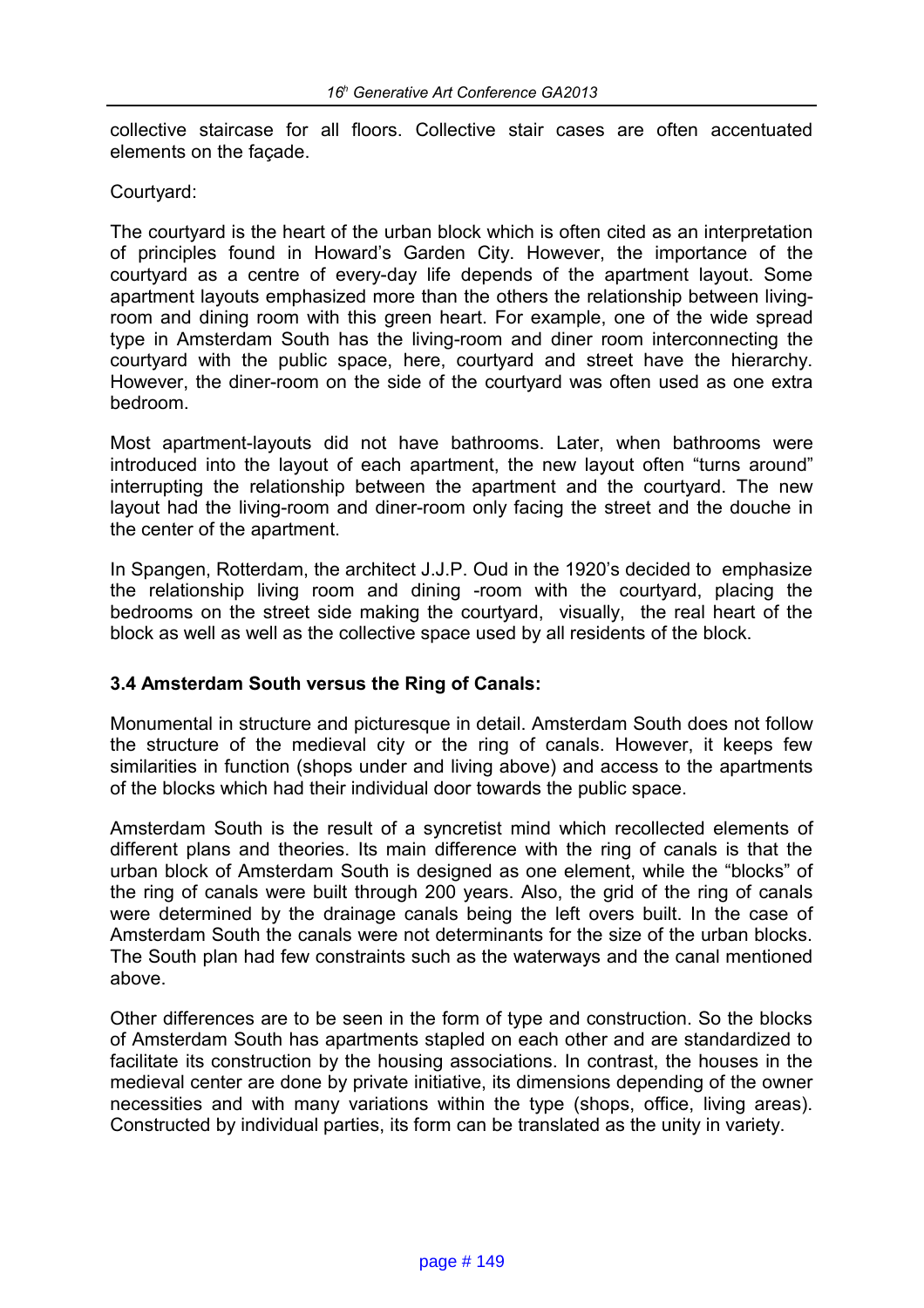Amsterdam South did not reinforce the identity of the old centre of Amsterdam, but created new possibilities. Its success is to be noticed in the way that contemporaneous extensions show diverse elements recalled from this plan as we may see in Java Island and in IJburg. The district still has its attractiveness, and, though interventions were carried out, it continuously attracts people to live in the area. Part of its attractiveness is surely due to the proximity to the centre for bikers, the presence of many lines of public transport and parks.

# **4. Java Island [1]:**



View of the South

Java Island was planned by Sjoerd Soeters and it is located at the Eastern Harbour District of Amsterdam. It was built from 1995 to 1996. Java Island can be easily reached by car. Due to its proximity it can also be easily reached by bicycle or by foot.

### **4.1 Function:**

Java Island is a residential district. It was developed together with other artificial islands to solve or at least diminish the shortage of houses in Amsterdam. Java Island is linked to the KNSM Island in its Eastern side on the Azart Square (Azartplein) where shops, facilities and public transport are situated. Also from Azart Square one may cross the bridge towards mainland where immediately after the bridge one may find several cafés, shops and supermarkets.



Shops and facilities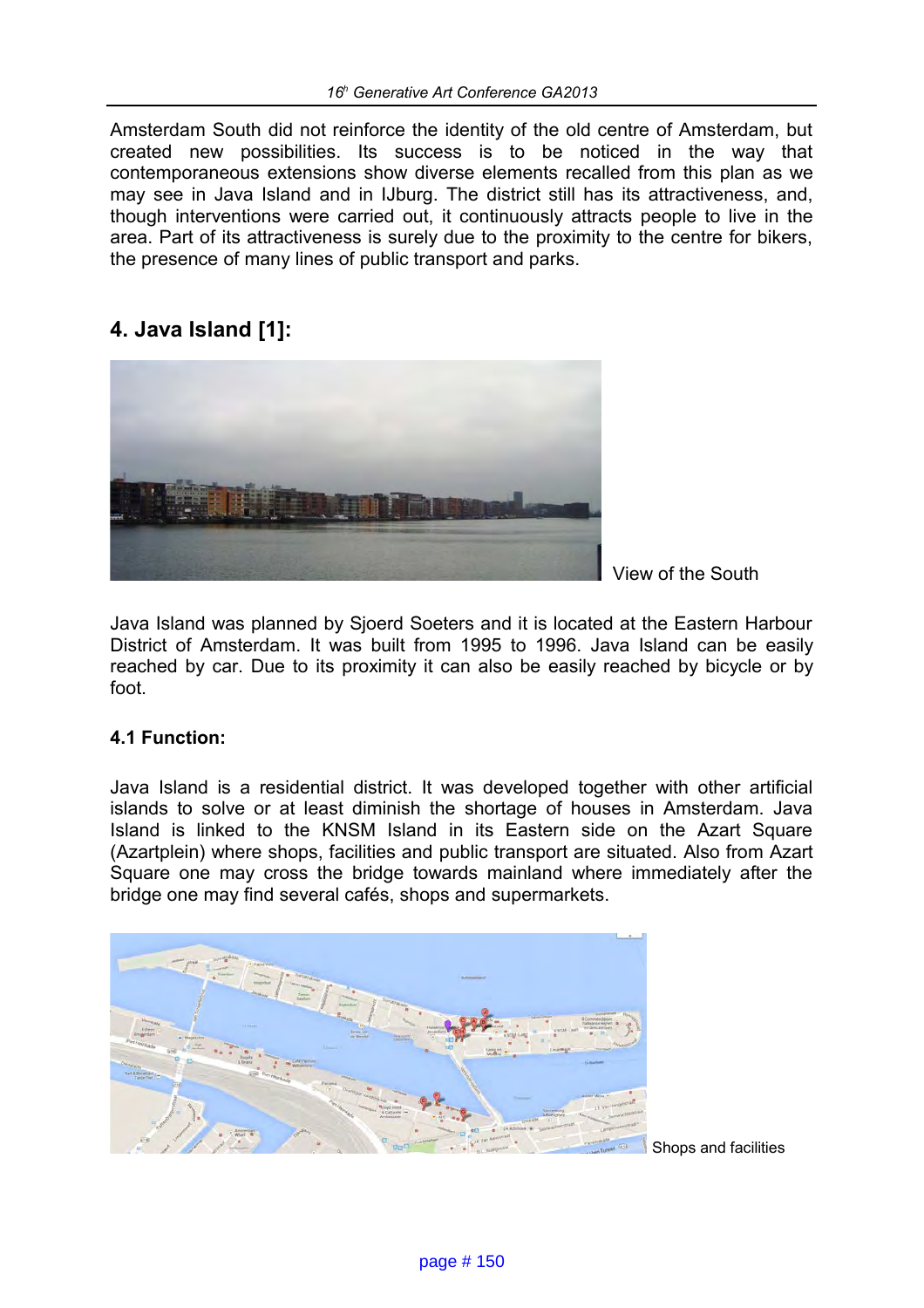#### **4.2 Grid:**

Java Island is an artificial Island which measure 130m wide by 1200m. It is connected to the old city of Amsterdam via two bridges. The grid seems to be determined by the concept of the 5 rooms which creates an internal route for pedestrians and bikers. This island is cut by 4 canals. Perpendicular to the four canals, on the North and on the South of the island one can find a car road, being the one in the South local and interrupted by intervals, so that only bikers and pedestrians can walk the whole quay area.



### **4.3 Block Characteristics:**



In the courtyards

Soeters' Java seems to be generated by the concept of the block and not by the streets. The buildings that compose Soeters' blocks differed from each other like in the Ring of canals. Contrary to the ring of canals, the blocks were divided regularly according to a modular rule. This similarity (variety) and difference (regularity) created an estrangement which one may feel when crossing the bridge to "enter" Java.



Facades on the South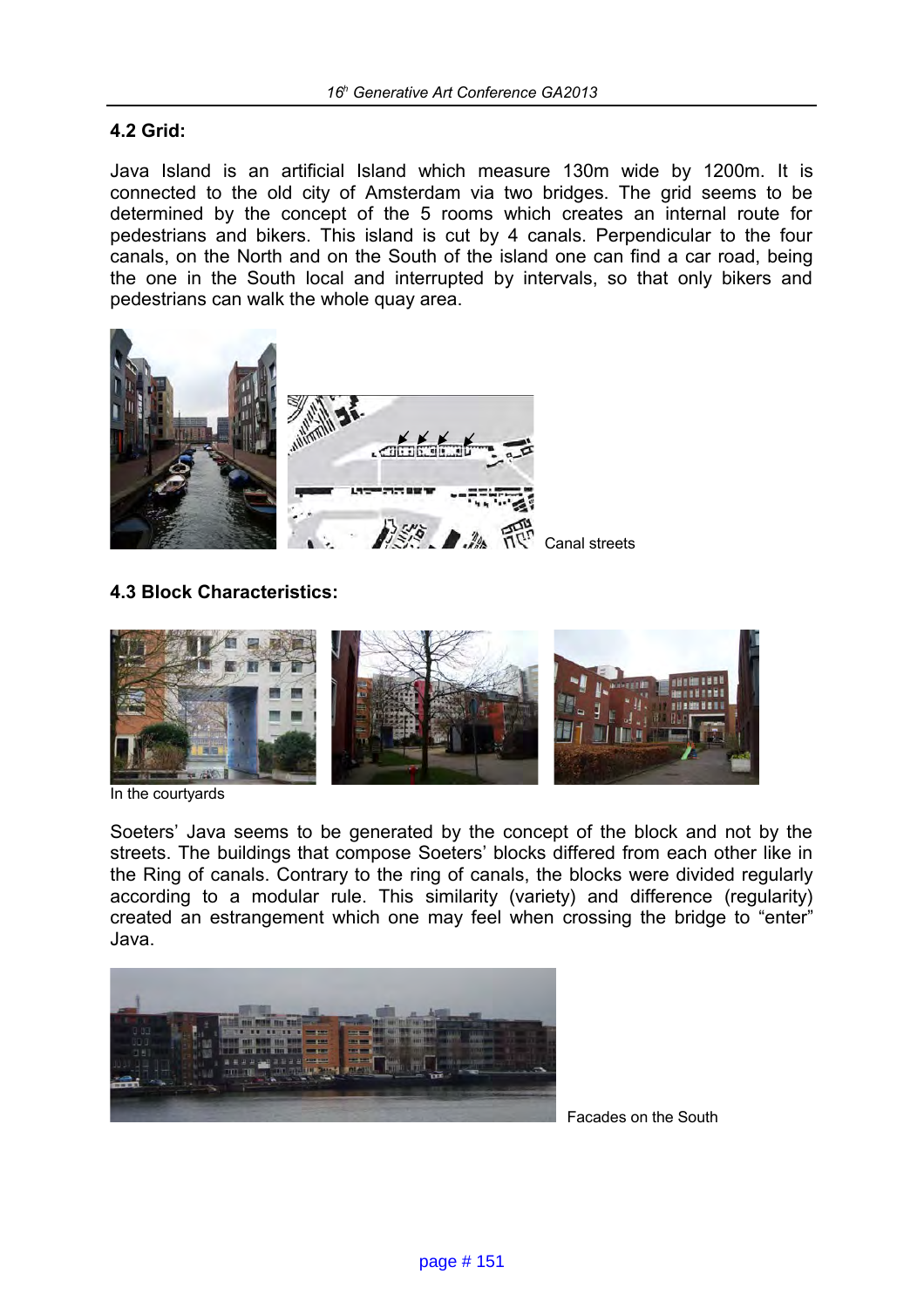Soeters planned 5 Blocks accommodating 3 living environments: dwellings along the quays, dwellings along the canals and dwellings in the interior of the blocks. Dwellings on the quays could be divided in 2 living environments, because living on the North of the Island is considerably distinct from living on the South side. The buildings follows the same modular structure (5 x 5.4m per building with its entrance from courtyard or quays in the middle where one also find the elevators) on both quays, but the dwellings along the North Quay have their living rooms facing the courtyard what give them a complete different experience of space in comparison with the apartments facing the South quay, the IJ and city (most living rooms of apartments in Amsterdam South also faces the street). Modular bays which is not found in the ring of canals.

The buildings on the quays have some similarities with the medieval part of Amsterdam, the ring of canals and even Berlage's Amsterdam South. However the precedents are defamiliarized when applied in Java Island.

For example, from the ring of canals, Soeters recollected the variation of buildings that composes the block while from Amsterdam South he applied the modular bays.

In the four canals that cross the island there are great similarity in the urban level with the ring of canals. So dwellings directly reach the public space via a small set of steps, typical element of the houses of the ring of canals. There are also houses instead of apartments and the façades are all differing from each other. However, the width does not vary; the size of each house is 4.5m and the height is from 4 to 5 storeys. The façades are different from each other and each canal has a recombination of some of the 19 projects designed by young architects.



Facades on the canals / detail: entrances

The courtyard is an element present in the whole city; however, here Soeters turns it public. The courtyards houses gardens and are connected to each other by a route only for pedestrians and bicycles protected from the cold Northern wind. This route brings one inside the courtyards making one fill in and out the block reinforcing the idea of the block.

### **4.4 Java Island versus Amsterdam South and the Ring of Canals**

Contrary to Amsterdam South, where the whole block often belongs to a cultural, political or economic group, in Java Island, the buildings, which composed the blocks, are the ones which are made for one cultural or economic group. In other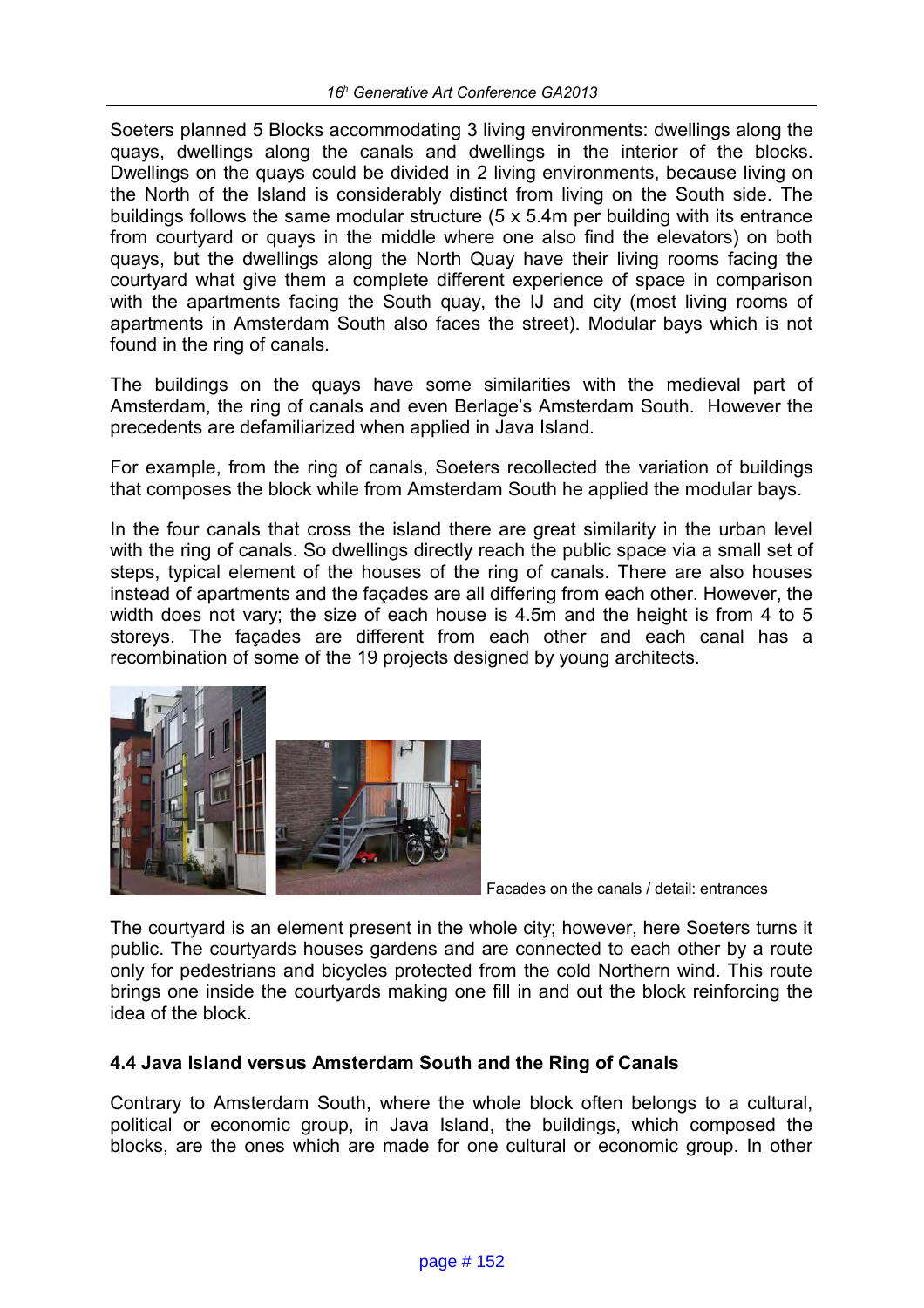words, each building in Java was meant for people with the same cultural background and aspirations.

In Java Island, there is a recombined and often defamiliarized use of precedents which create an identity of the place and reinforce the identity of the city. The proximity of the district to the center of the city favours the integration of the part with the whole, while the pedestrian route linking the 5 rooms favours the identity of the place.

However, Java Island often seems to be a montage of various (defamiliarized) scenarios of Amsterdam wrapped up with the idea of the block and the canals which is probably caused by a weaken integration between the urban planner and architects.

# **5 Insights**

The article discusses two plans, the Ring of Canals and Amsterdam South, which seem to have powerful generative design strength and their hypothetical influence in the planning of Java Island.

The Ring of Canals introduced a generative design element that went beyond its physical design sensibility – it defined a new sense of identity and life style for its residents – irrespective of their social standing and time frame. It provided a generative design element that encompassed both the urban and architectural elements within its array of design solutions.

Thus the 'urban block' as quite randomly introduced within the Ring of Canals, generated a series of design directions for the current and future expansion of the city. The most prominent being the use of the courtyard as a central node that connected the urban and the architectural, the public and the private space, particularly in the case of Java Island.

Amsterdam South is the result of a syncretist approach. It recollected elements of different plans and theories. Though keeping some details of the Ring of Canals, it is an unprecedented development in the city. Its main difference with the Ring of Canals is that the urban block of Amsterdam South is designed as one element, while the "blocks" of the ring of canals were built through 200 years; the urban blocks and streets of Amsterdam South were also not determined by the drainage of waters.

It belongs to different time in history and is provided to solve the problems for housing for the working class. Its monumental plan and picturesque blocks express a new kind of identity for this working class which was becoming emancipated.

Both plans provides an identity of the place however, the Ring of Canals reinforces the identity of the existence city in a stronger way then Amsterdam South. Now almost a 100 years after the construction of this district, it seems though not to be possible to discard it from the city. It is part of the history of the city and of the